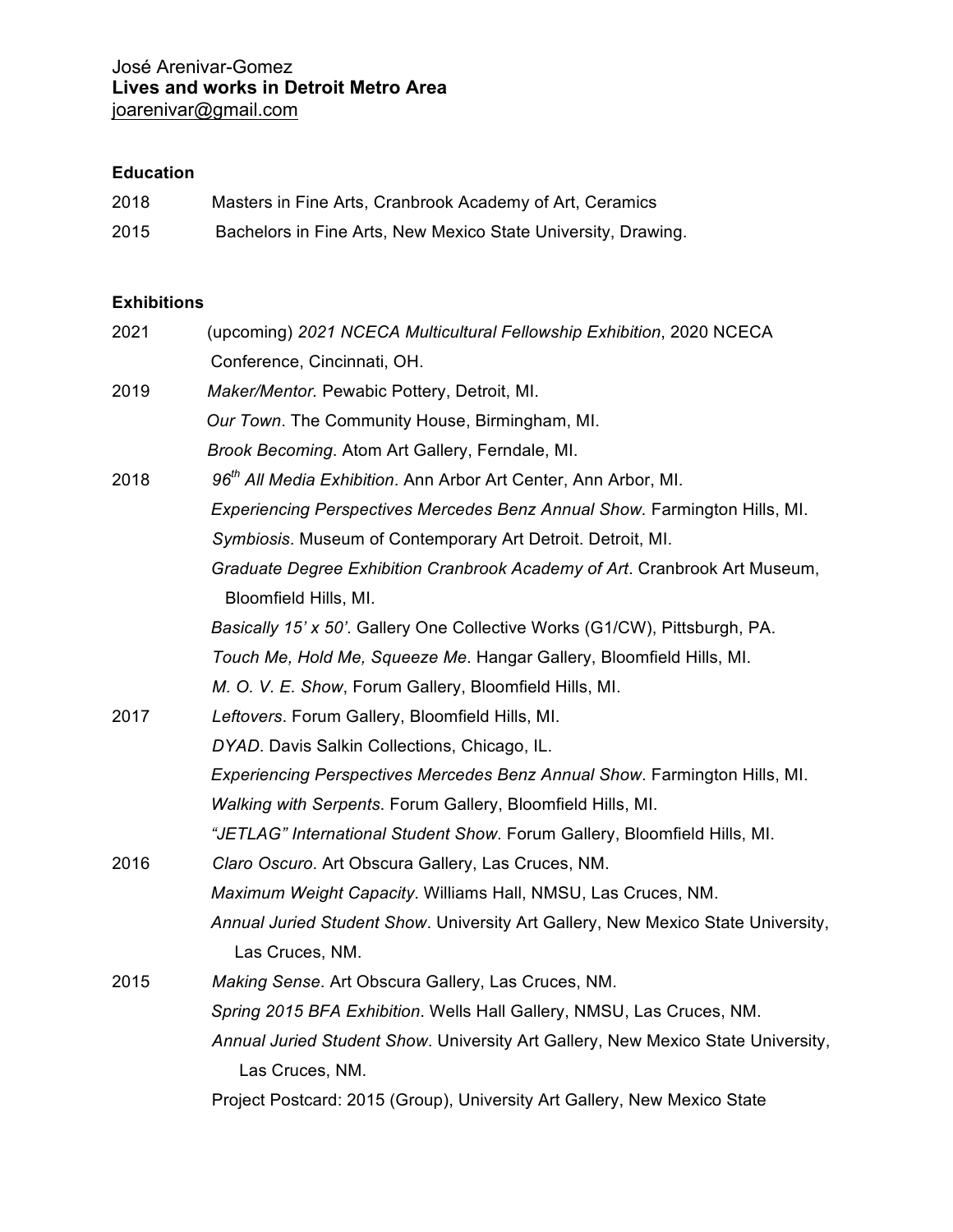University, Las Cruces, NM.

| 2014 | Open House. Williams Hall, New Mexico State University, Las Cruces, NM.          |
|------|----------------------------------------------------------------------------------|
|      | Annual Juried Student Show. University Art Gallery, New Mexico State University, |
|      | Las Cruces, NM.                                                                  |
|      | The Tiny Show, Art Obscura Gallery, Las Cruces, NM                               |
|      | Two-Person Exhibition. Mas Art Gallery, Las Cruces, NM.                          |

## **Experience**

| $2019 - present$ | Glaze Technician, Pewabic Pottery, Detroit, MI.                                                                                            |
|------------------|--------------------------------------------------------------------------------------------------------------------------------------------|
| 2019 - present   | Adjunct Faculty, Wayne State University, James Pearson Duffy Department<br>of Art and Art History, Detroit, MI                             |
| 2018 - 2019      | Assistant Preparator, Cranbrook Art Museum, Bloomfield Hills, MI.                                                                          |
| 2018             | Artist Assistant, Tiff Massey Studio, Detroit, MI.                                                                                         |
| 2018(summer)     | Teaching Assistant, Oxbow School of Arts and Artists' Residency,<br>Saugatuck, MI.                                                         |
| 2018 - 2019      | Visitor Services Representative, Cranbrook Art Museum, Bloomfield                                                                          |
| 2017 - 2018      | Hills, MI.<br>Ceramics Department Assistant, Cranbrook Academy of Art, Bloomfield<br>Hills, MI.                                            |
| 2017             | Guest lecturer and critic at Grand Valley State University - 9th Annual<br>Grand Valley State University Ceramics Forum. Grand Rapids, MI. |
| 2017             | Artist Assistant, Anders Ruhwald Studio, Bloomfield Hills, MI.                                                                             |
| $2016 - 2018$    | Collections & Exhibition Assistant, Cranbrook Art Museum, Bloomfield<br>Hills, MI.                                                         |
| $2015 - 2016$    | Instructor of Record, Intro to Ceramics. New Mexico State University, Las<br>Cruces, NM                                                    |
| 2015 - 2016      | Ceramics Department Teaching Assistant, New Mexico State University,<br>Las Cruces, NM.                                                    |